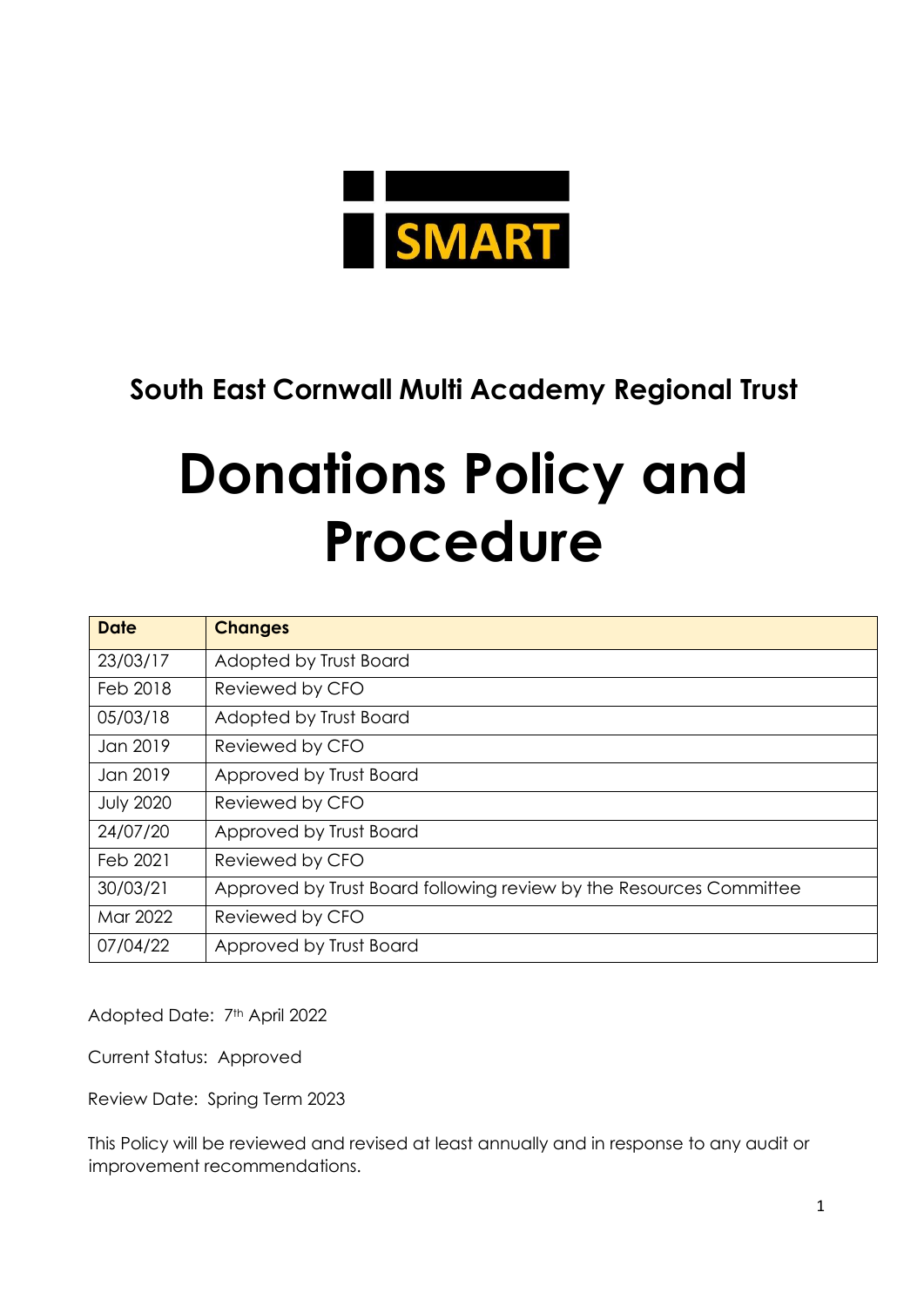# **Contents**

| 3              |
|----------------|
| 3              |
| 3              |
| $\overline{4}$ |
| $\overline{4}$ |
| $\overline{4}$ |
| $\overline{4}$ |
| 6              |
|                |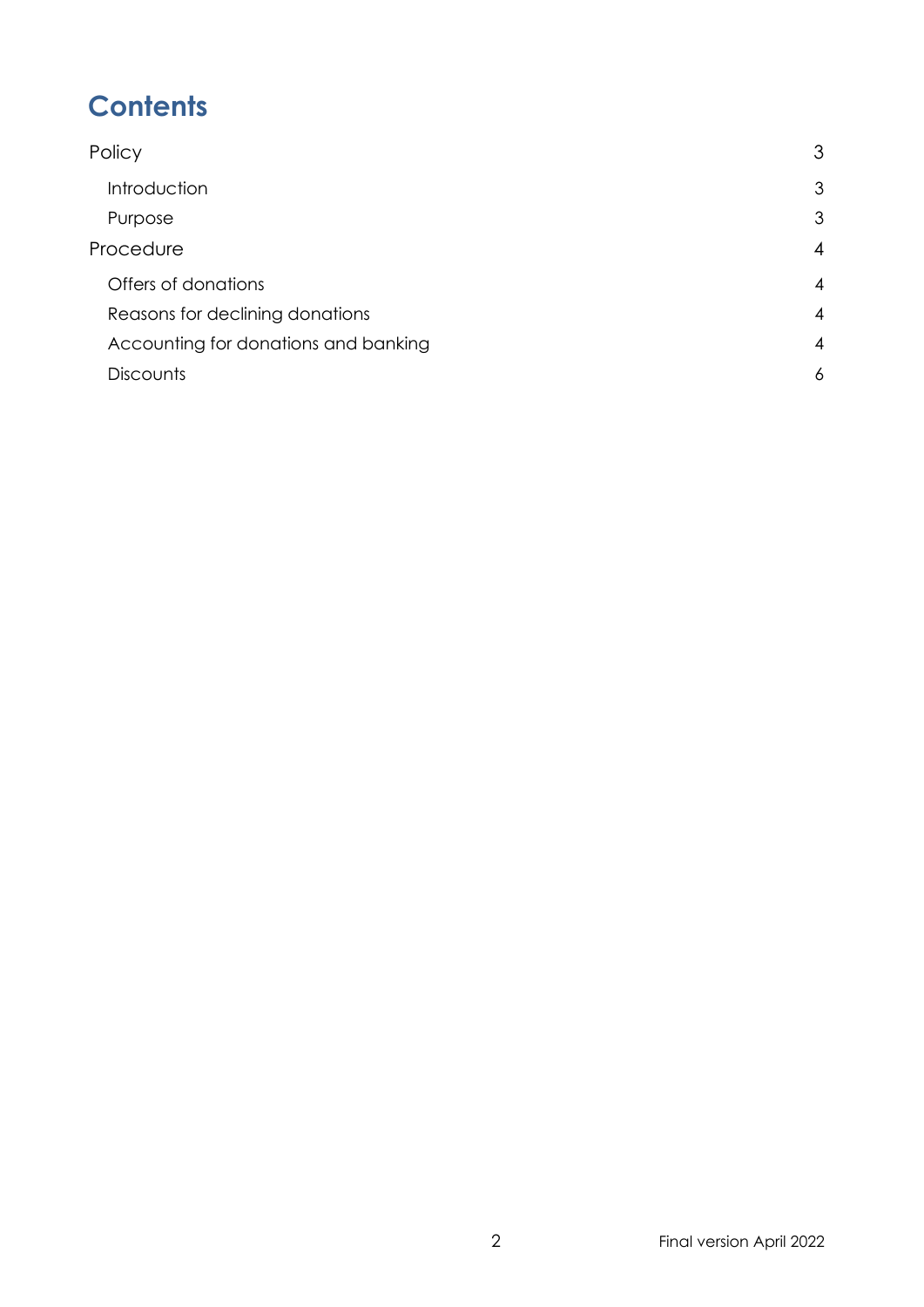## <span id="page-2-0"></span>**Policy**

## <span id="page-2-1"></span>**Introduction**

This policy and procedure framework for the acceptance and management of donations to the Trust has been drawn up to be consistent with the requirements laid out in the Education and Skills Funding Agency (ESFA) Academy Trust Handbook.

Donations and gifts may be in the form of cash, goods or services. They may be given with or without conditions. Donation means a contribution that voluntarily transferred by one person to another without compensation or benefit flowing from the giver to the receiver. Generally, donations are irrevocable, and, beyond a possible designation of use, the donor does not impose contractual requirements or subsequent reports as a condition of the donation. The term donation in this policy includes sponsorship and gifts.

#### <span id="page-2-2"></span>**Purpose**

The Trust supports the solicitation for, and acceptance of, external donations, gifts and sponsorship that promote the objects and ethos of the Trust.

Donations, gifts and sponsorship are accepted free of obligation to the donor.

Donations, gifts or sponsorship will be declined in accordance with the paragraph entitled 'Reasons for declining donations'.

Donations will be accounted for so that their receipt and subsequent expenditure or transfer to other funds can be readily identified and reported.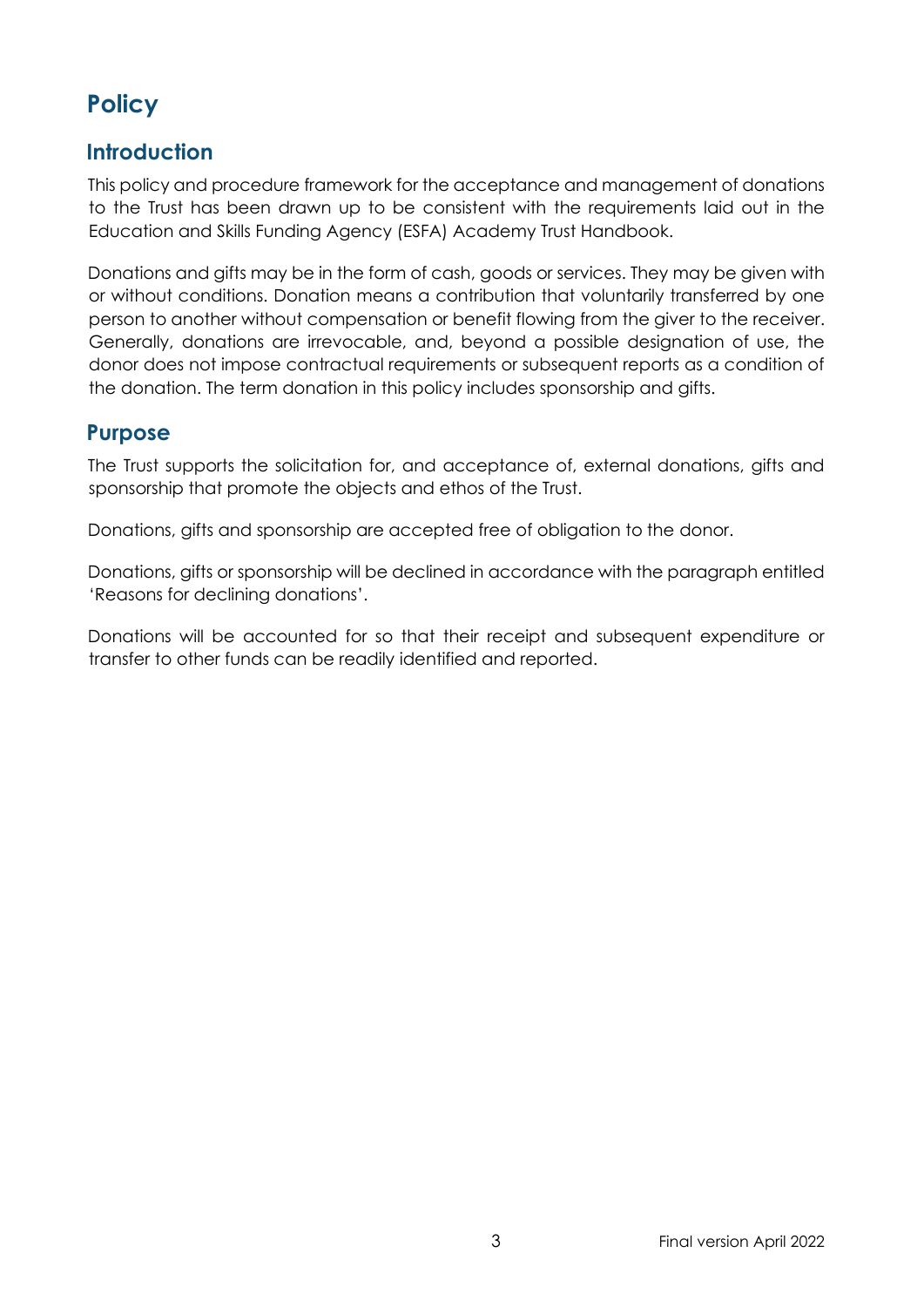## <span id="page-3-0"></span>**Procedure**

## <span id="page-3-1"></span>**Offers of donations**

Offers of donations made to individual Trustees, Governors or members of staff should be referred to the Chief Financial Officer in the first instance. The Chief Financial Officer will determine whether the donation is consistent with the Trust's objects as defined in its Articles of Association. For donations that are equal to, or greater than, £10,000 in value the Chief Financial Officer will consult with the Chief Executive Officer before making a decision about accepting the donation.

All donors should be requested, for audit purposes, to put in writing details of their gift, the fact it has no conditions attached (where relevant), their estimation of the value of the gift and when the academy will receive the gift.

Where there are conditions attached, it is unlikely the amounts can be recorded as donations of an unrestricted nature. Also, discounted amounts cannot be treated as charitable donations, but must be shown as a reduction on costs.

## <span id="page-3-2"></span>**Reasons for declining donations**

An offer of a donation will be declines if one of the following conditions exist:

- The donation is from a source that is not consistent with the ethos of the Trust.
- The donation has conditions attached that are inconsistent with the Trust's objectives.
- The donation has conditions attached that are inconsistent with procurement best practice or legislation.
- The donation has conditions attached that are inconsistent with the principle that a donation is a contribution that voluntarily transferred by one person to another without compensation or benefit flowing from the giver to the receiver.
- The source of the donation or its intended purpose are inconsistent with the characteristics of the Trust as laid out in the Funding Agreement or are likely, in the view of the Chief Financial Officer, to draw adverse publicity for the Trust or bring it into disrepute.

## <span id="page-3-3"></span>**Accounting for donations and banking**

Donations made in cash will be banked in the Trust's bank account in the first place. Receipt of the donation will be logged on the Trust's finance system, as if it was into a separate bank account, so that all receipts of donations and the subsequent transfer of these to other bank accounts, or their expenditure, can be identified and reported.

Gifts of cash are the easiest to value. However, a proportion of contributions may be in the form of gifts in kind (i.e. assets).

Gifts in kind will be included in the Trust's accounts (within the Statement of Financial Activities) in the accounting period in which they are receivable. The value placed on gifts in kind will be either a reasonable estimate of their gross value to the Trust or (less likely) the amount actually realised as in the case of second hand goods donated for resale.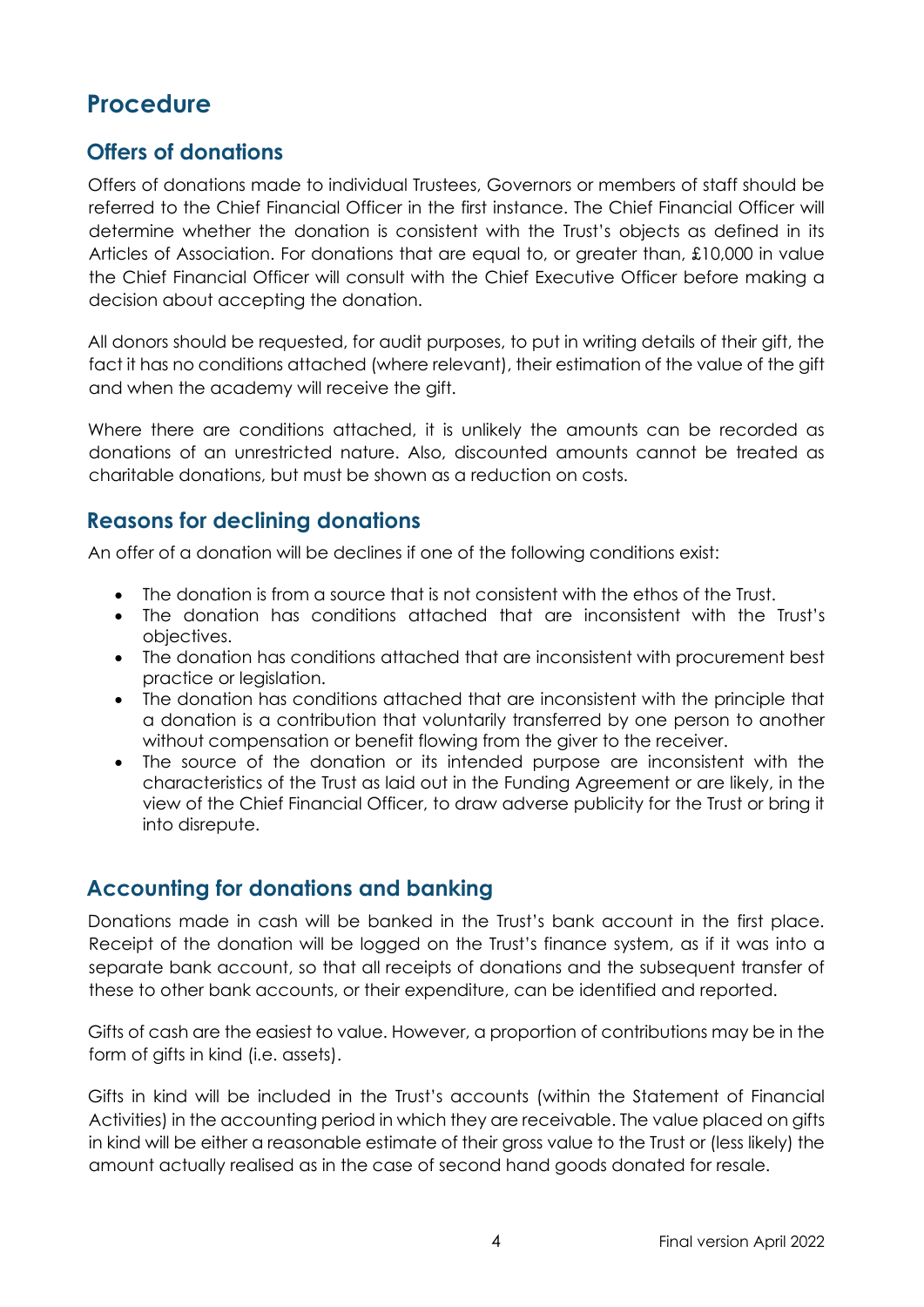The key valuation test for a gift in kind is "what would the Trust be prepared to pay to purchase the asset" For example: if an academy wants a mid- range PC and is given a high-spec PC, then the valuation of that gift should be based on that of a mid-range PC.

The Trust may also receive assistance in the form of donated services (e.g. 'time') or facilities. Such incoming resources will be included in the Statement of Financial Activities where the benefit to the academy is reasonably quantifiable and measurable. This would usually be limited to donations by an individual or entity as part of their trade or profession. For example, if a local accountancy firm agreed to supply an accountant free of charge for a couple of hours a month, this will be included in the accounts. However, a police officer talking to a group of pupils as part of his/her community liaison role will not be classified as a donation, as this service would always be provided free as part of normal police activities.

In contrast to donations as part of a trade or profession, the contributions of volunteers are excluded from the Statement of Financial Activities as the value of their contribution cannot be reasonably quantified in financial terms. For example, parents or other volunteers assisting with reading in the classroom would be excluded. However, the exclusion of these contributions may be disclosed in the Trustees' Annual Report if this information is necessary for the reader to gain a better understanding of the Trust's activities.

The value placed on those donations which are included in the Statement of Financial Activities will be the price the Trust estimates it would pay in the open market for the services or facilities. For example:

- If an academy requires a bookkeeper and is given the services of a chartered accountant (for doing the work of the bookkeeper) then the valuation of time should represent what it would cost to obtain the services of a bookkeeper.
- If the gift is classroom assistance irrespective of who is providing the time the appropriate rate from the relevant pay scale (i.e. unqualified or qualified) should be used.

The valuation of gifts in kind and donations under the above rules may be different from the value placed on the asset, service or facility made by the donor. However, it is the Trust's responsibility to account for the gift at a valuation which they can justify to their auditors.

In many instances obtaining a valuation will be relatively straightforward or the Trust will be able to satisfy itself that the donor's own valuation of the gift is fair and reasonable. However, it is recognised that in some instances it will be more difficult to obtain a comparable valuation. The Trust will consider what evidence they require to enable them to form a view on the valuation of gifts. Listed below are a number of sources of evidence of valuation:

- Comparable quotations from alternative suppliers.
- What is already paid for that service/asset.
- Cash realised if the gift were to be sold.
- Experience of the Trust in purchasing similar services or assets; and
- What the Trust would be prepared to pay for that gift out of an academy budget.